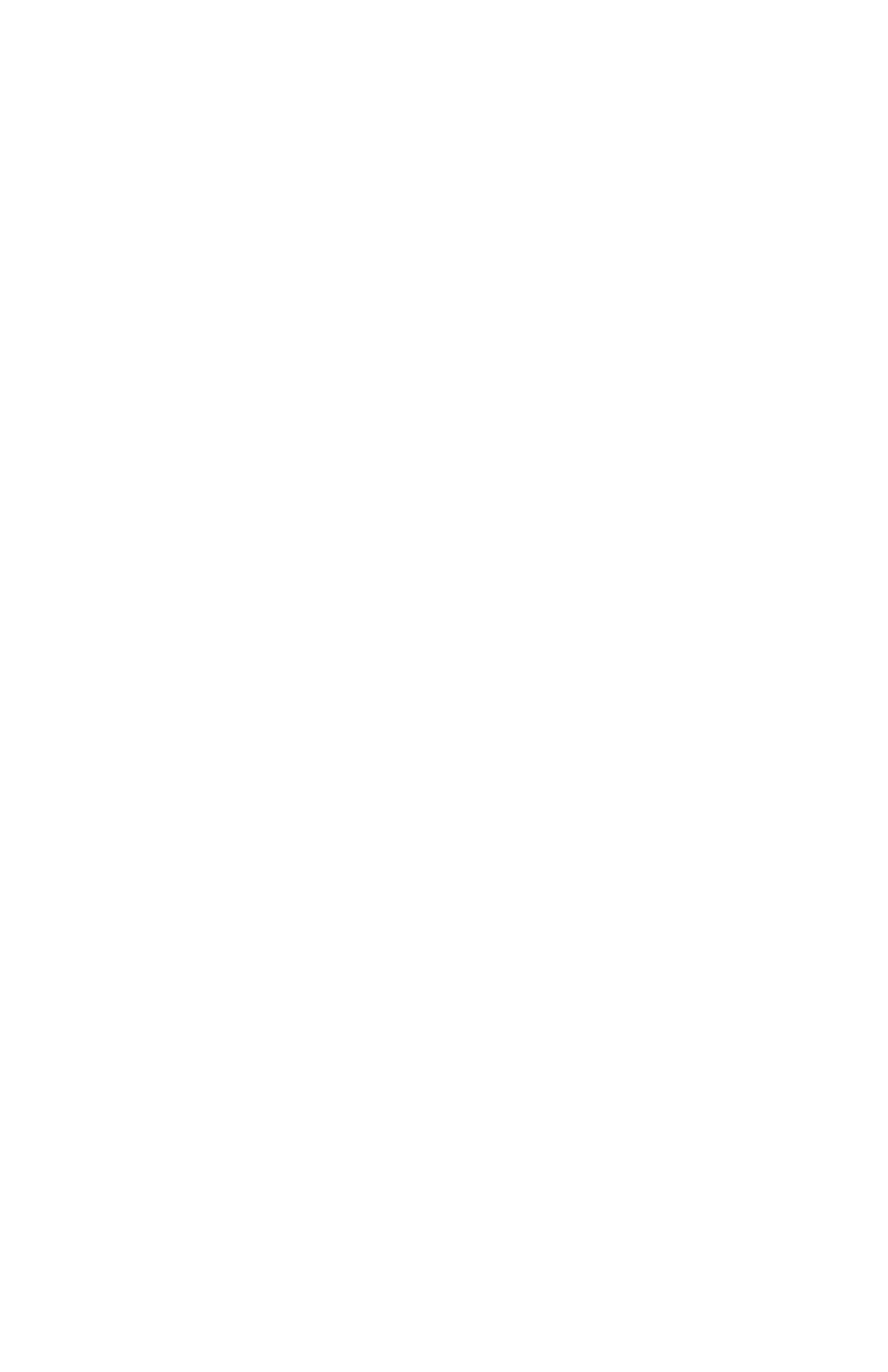**The Ottawa Cardiovascular Research Day Committee gratefully acknowledges the support of our event partners:**

### **GOLD LEVEL SPONSOR**



**FOUNDATION FONDATION** 

### **BRONZE LEVEL SPONSORS**

**Peter Liu, MD**



# **CONFERENCE SUPPORTERS**

**The Polk Family Foundation**









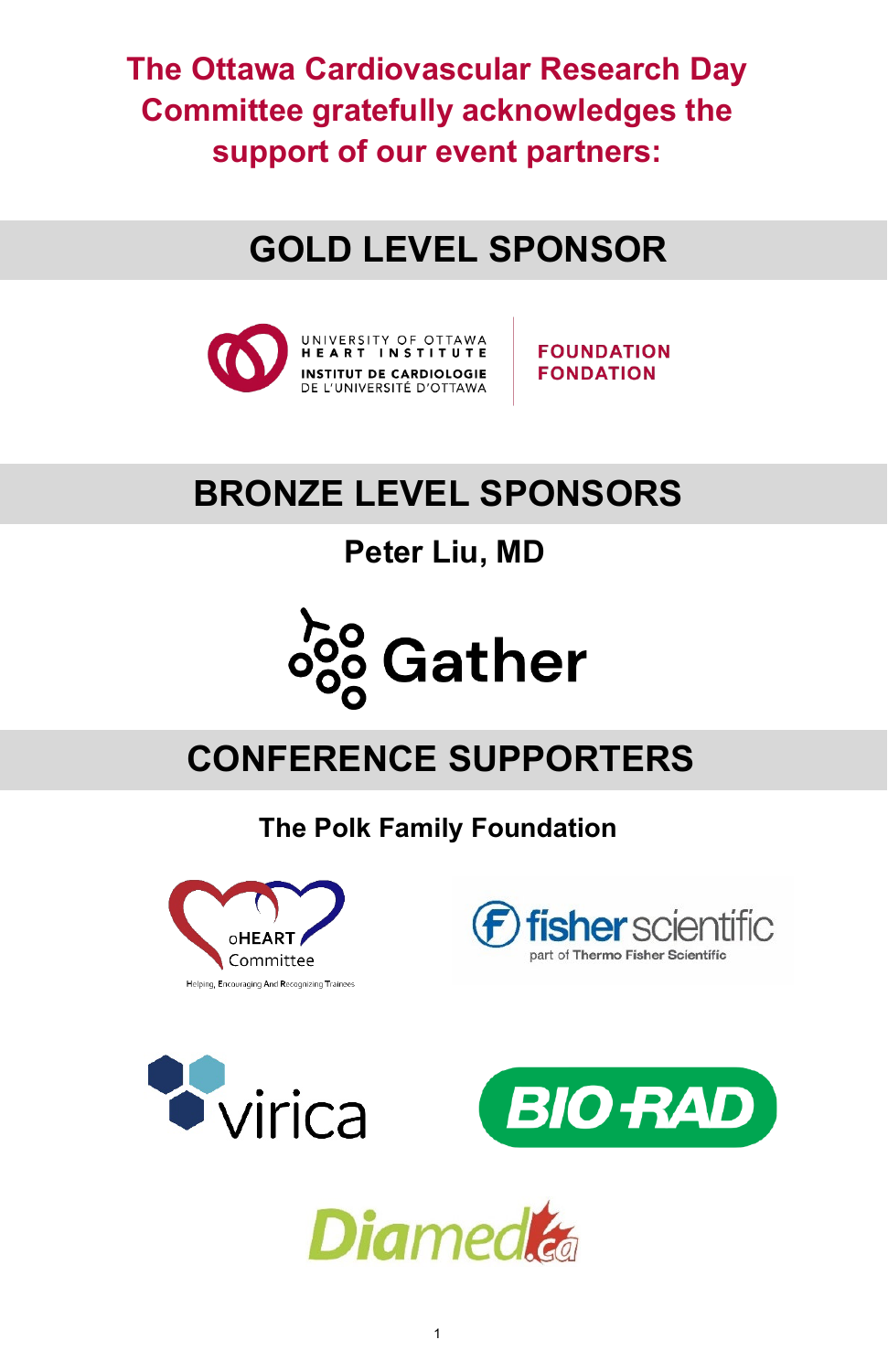### **Contents**

| Welcome                                                  | 3  |
|----------------------------------------------------------|----|
| <b>Planning Committee</b>                                | 4  |
| Program Overview                                         | 5  |
| Keynote Speaker                                          | 10 |
| Ottawa Region Cardiovascular Trainee of the Year Lecture | 11 |
| List of Poster Presentations: Basic Science              | 12 |
| List of Poster Presentations: Clinical Science           | 15 |
| <b>Special Thanks</b>                                    | 17 |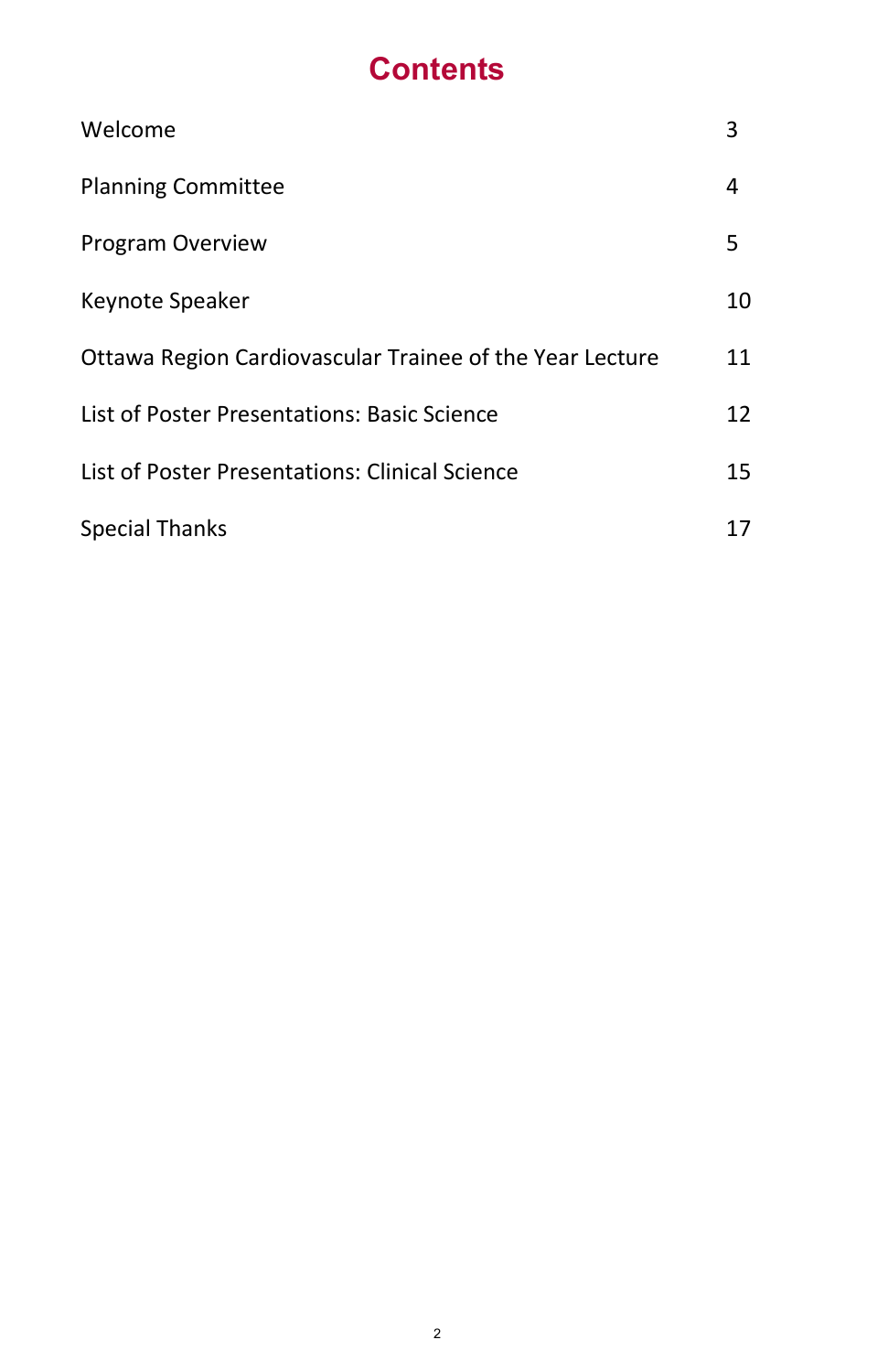### **Welcome**

On behalf of the planning committee, it is with great pleasure that we welcome you to the 34th Annual Ottawa Cardiovascular Research Day. This event is open to all cardiovascular research trainees in the Ottawa region and is designed to give trainees an opportunity to showcase their outstanding projects and network with investigators and peers.

For the first time, we have a two-day program to enable more opportunities for networking. We are excited to share the following program highlights:

- Keynote lecture by Cristen Willer, PhD, whose research focuses on the genetic basis of cardiovascular and metabolic diseases and related traits in the global human population.
- Ottawa Region's Cardiovascular Trainee of the Year Lecture by Richard Jung, PhD, MD Candidate, UOHI.
- The Innovation Award Competition this year will feature six finalists. The award recognizes innovative ideas and trainees' ability to effectively communicate to a lay audience. Attend to hear your colleagues pitch their work to a panel of innovation champions!
- **NEW** Poster Swap this session will feature pairs of trainees teamed up to present each other's research. The winning team will be decided by an audience vote!
- Off-site Networking Event

With 17 abstract talks and 49 posters, we are confident the Ottawa Cardiovascular Research Day is a great venue to network with colleagues and learn more about the work being done in the region. The event will conclude with an awards ceremony to recognize the best oral presentations and posters.

We would like to thank our speakers, presenters, judges, session chairs, and organizers for making this event possible. We would also like to extend our gratitude to all sponsors for their generous support: the Polk Family Foundation, UOHI Trainee Committee, Fisher Scientific, Virica Biotech, Bio-Rad Laboratories, Diamed Laboratory Supplies; Bronze Level Sponsors: Gather, Peter Liu, MD; and Gold Level Sponsor: UOHI Foundation.

Sincerely,

aimpires

Erin Mulvihill, PhD Jennifer Reed, PhD

Chair, Research Day Committee Co-Chair, Research Day Committee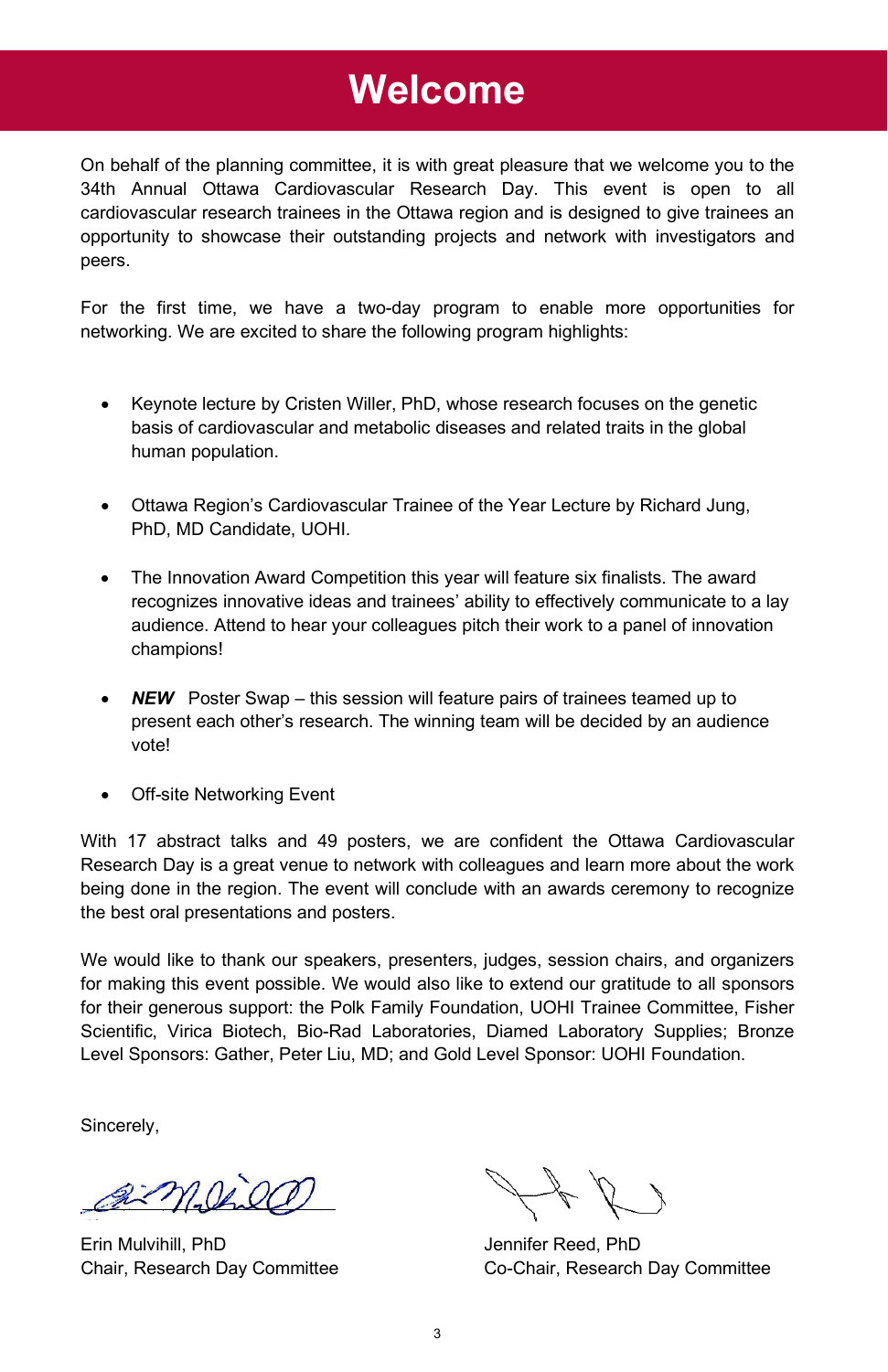### **Planning Committee**

#### **Erin Mulvihill, PhD**

Chair, Research Day Scientist and Director, Energy Substrate Metabolism Research Laboratory, UOHI

Metabolism Research Laboratory, U<br>Associate Professor, Department of Biology, Microbiology and Immunology, Faculty of Medicine University of Ottawa

#### **Jennifer Reed, PhD**

Co-Chair, Research Day

Scientist and Director, Exercise Physiology and Cardiovascular Health Laboratory, UOHI

Assistant Professor, School of Epidemiology and Public Health, Faculty of Medicine University of Ottawa

#### **Kelsey Bolger**

Lead Organizer, Research Day Administrative Officer Research Services, UOHI

#### **Brianne Bruijns, PhD**

Innovation Award Coordinator, Research Day Grants Officer Research Services, UOHI

#### **Sabrina Robichaud**

PhD Candidate, UOHI Chair, UOHI Trainee Committee

#### **Braeden Mair**

PhD Candidate, UOHI Co-Chair, UOHI Trainee Committee

#### **Nadya Morrow**

PhD Candidate, UOHI Work-in-Progress Rounds Coordinator, UOHI Trainee Committee

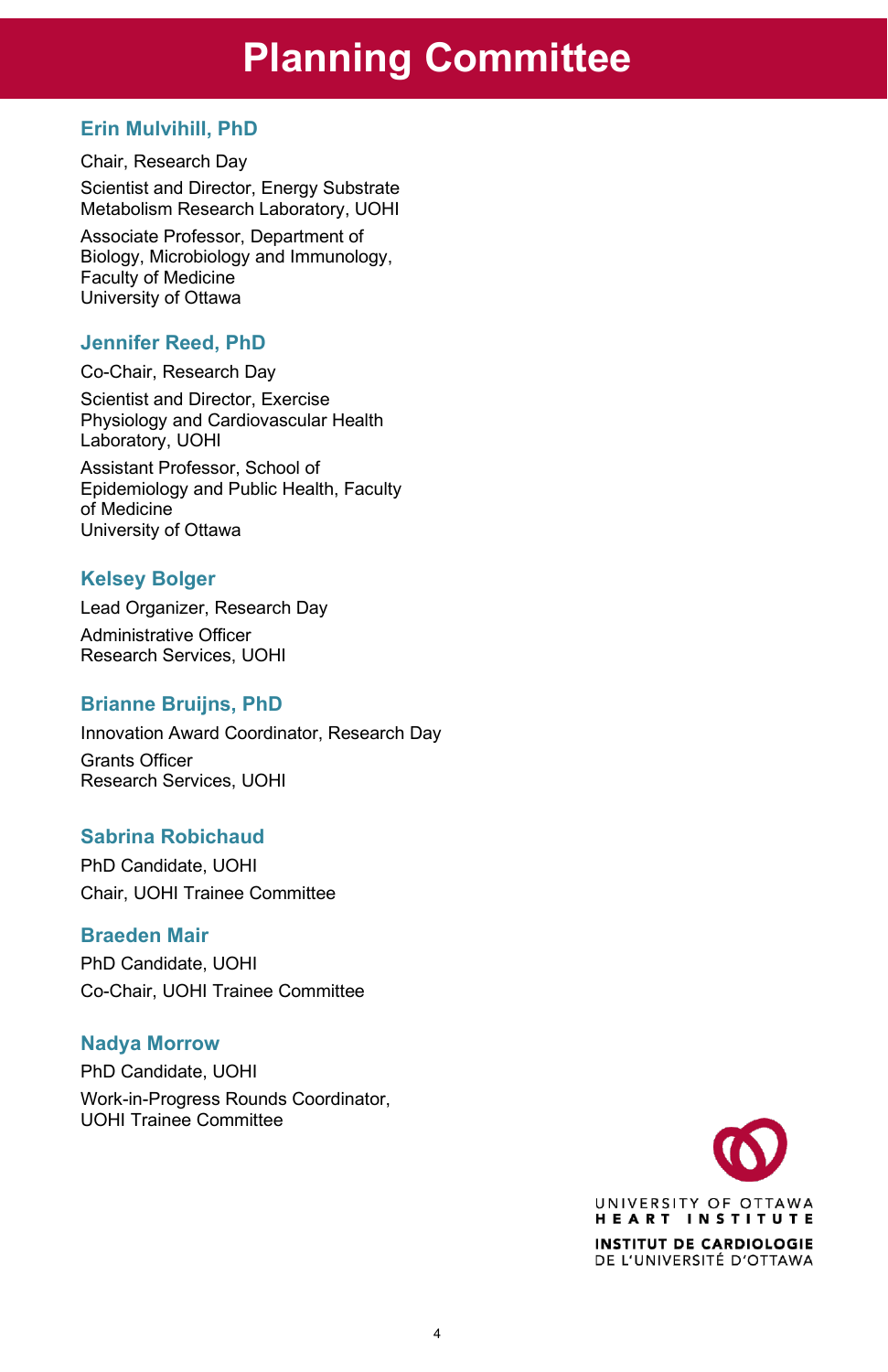# **Program Overview**

#### DAY ONE: THURSDAY, MAY 26, 2022

|                 | <b>Opening Remarks</b><br>Erin Mulvihill, PhD, Chair, Research Day Committee, UOHI                                                                                                                                                                            |
|-----------------|---------------------------------------------------------------------------------------------------------------------------------------------------------------------------------------------------------------------------------------------------------------|
|                 | Poster Room, Gather Town                                                                                                                                                                                                                                      |
| $9:00 - 10:30$  | <b>Poster Session 1</b><br>Poster Room, Gather Town                                                                                                                                                                                                           |
| $10:30 - 11:45$ | <b>Poster Swap</b><br>Auditorium, Gather Town                                                                                                                                                                                                                 |
|                 | Moderator: Nadya Morrow, PhD Candidate                                                                                                                                                                                                                        |
| $11:45 - 12:15$ | <b>Lunch - Offline</b>                                                                                                                                                                                                                                        |
| $12:15 - 13:15$ | <b>Ottawa Region's Cardiovascular Research Trainee of the</b><br><b>Year Lecture</b><br>Auditorium, Gather Town<br><b>Richard Jung, PhD, MD Candidate</b>                                                                                                     |
| $13:15 - 14:15$ | Mentoring Session with Cristen Willer, PhD<br>Auditorium. Gather Town                                                                                                                                                                                         |
| $14:15 - 15:45$ | <b>Poster Session 2</b><br>Poster Room, Gather Town                                                                                                                                                                                                           |
| 18:00           | <b>Networking Event</b><br><b>Heart &amp; Crown</b><br>353 Preston St. Ottawa ON<br>*This event is open to all trainees and PIs! Separate registration is<br>required for this event. Please contact<br>researchservices@ottawaheart.ca for more information. |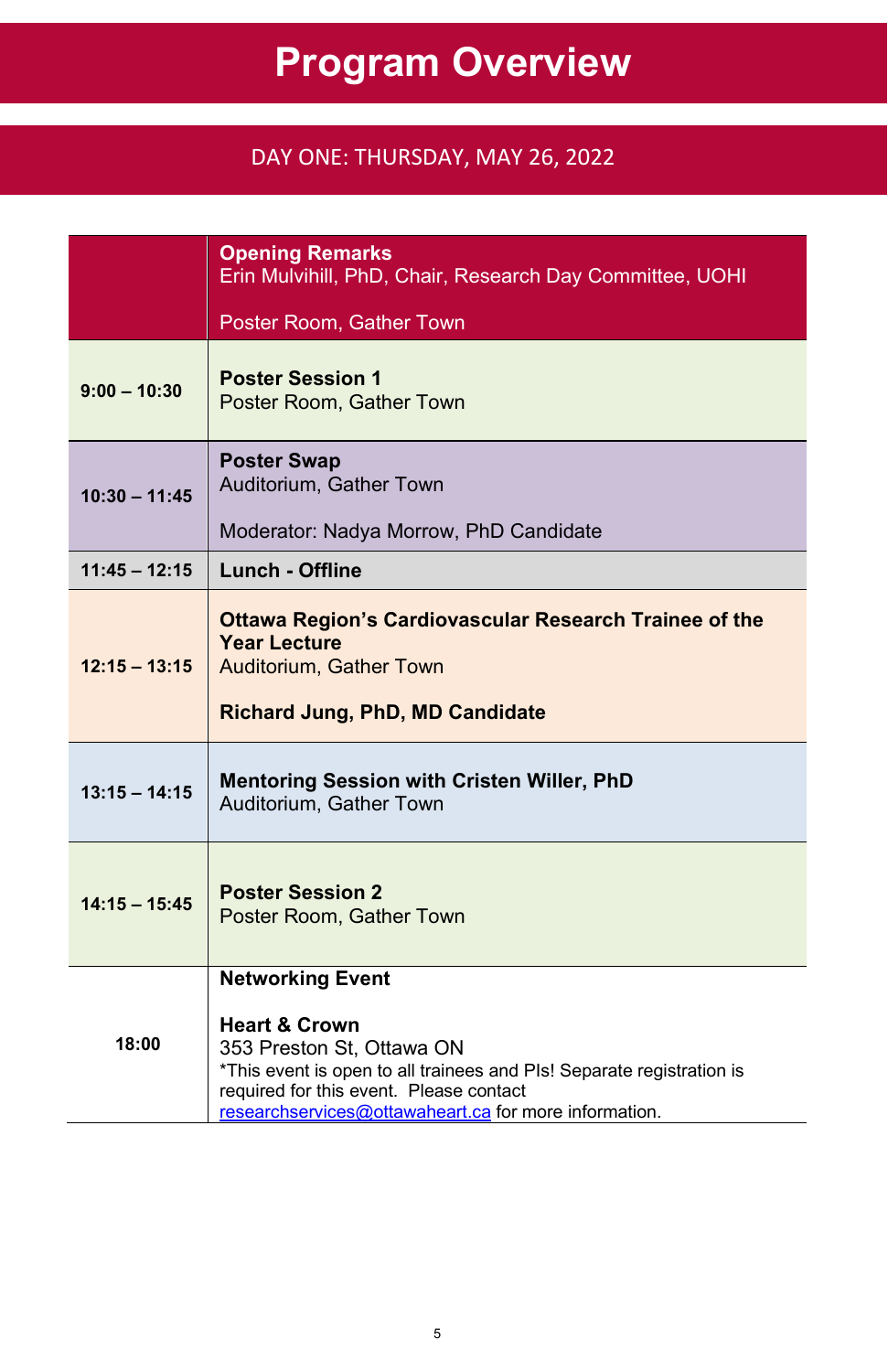| $7:45 - 8:00$  | <b>Opening Remarks</b><br>Erin Mulvihill, PhD, Chair, Research Day Committee, UOHI<br><b>Chief Scientific Officer Address</b><br>Peter Liu, MD, CSO & VP Research, UOHI<br><b>President Address</b><br>Thierry Mesana, MD, PhD, President & CEO, UOHI<br>Auditorium. Gather Town                                                                                                                                                                                                                                                                                                                                                                                                                                                                                                                                                                                                                                                                                                                                                                          |
|----------------|-----------------------------------------------------------------------------------------------------------------------------------------------------------------------------------------------------------------------------------------------------------------------------------------------------------------------------------------------------------------------------------------------------------------------------------------------------------------------------------------------------------------------------------------------------------------------------------------------------------------------------------------------------------------------------------------------------------------------------------------------------------------------------------------------------------------------------------------------------------------------------------------------------------------------------------------------------------------------------------------------------------------------------------------------------------|
| $8:00 - 9:15$  | <b>Oral Presentation Session 1</b><br>Auditorium, Gather Town<br><b>Linkage to ORACLE Theme: Precision Medicine</b><br>Moderators: Braeden Mair, PhD Candidate and Ariel Buchler, PhD<br>Candidate                                                                                                                                                                                                                                                                                                                                                                                                                                                                                                                                                                                                                                                                                                                                                                                                                                                        |
|                | O-1 Pulmonary Artery Pulsatility Index Predicts Intermediate<br><b>Survival Following Mitral Valve Repair</b><br>Kenza Rahmouni, MD, Cardiac Surgery Resident, UOHI<br>Supervisor: Vincent Chan, MD<br>O-2 Anti-Inflammatory Effect of Biologic Therapy in Patients with<br>Psoriatic Disease: A Prospective Cohort FDG-PET Study<br>Kevin Boczar, MD, Cardiology Resident, UOHI<br>Supervisor: Rob Beanlands, MD<br>O-3 Genetically Eliminating Hepatocyte-Derived DPP4 Does Not<br>Alter Diastolic Function, but Downregulates Cardiac Immune- and<br><b>Collagen-Related Genes</b><br>Natasha Trzaskalski, PhD Candidate, UOHI<br>Supervisor: Erin Mulvihill, PhD<br>O-4 Mitochondrial Dynamics Directs Macrophage Polarization<br>During Atherosclerosis: Implications for disease regression<br>Leah Susser, PhD Candidate, UOHI<br>Supervisor: Katey Rayner, PhD<br>O-5 Immune-Dependent Ampk Signaling to HMG-CoA Reductase<br><b>Protects Against Atherosclerosis</b><br>Tyler Smith, PhD Candidate, uOttawa<br>Supervisor: Morgan Fullerton, PhD |
| $9:15 - 9:30$  | <b>Health Break</b>                                                                                                                                                                                                                                                                                                                                                                                                                                                                                                                                                                                                                                                                                                                                                                                                                                                                                                                                                                                                                                       |
| $9:30 - 10:30$ | <b>Oral Presentation Session 2</b><br>Auditorium, Gather Town<br>Linkage to ORACLE Theme: Healthy Diverse Populations<br>Moderators: Braeden Mair, PhD Candidate and Ariel Buchler, PhD<br>Candidate                                                                                                                                                                                                                                                                                                                                                                                                                                                                                                                                                                                                                                                                                                                                                                                                                                                      |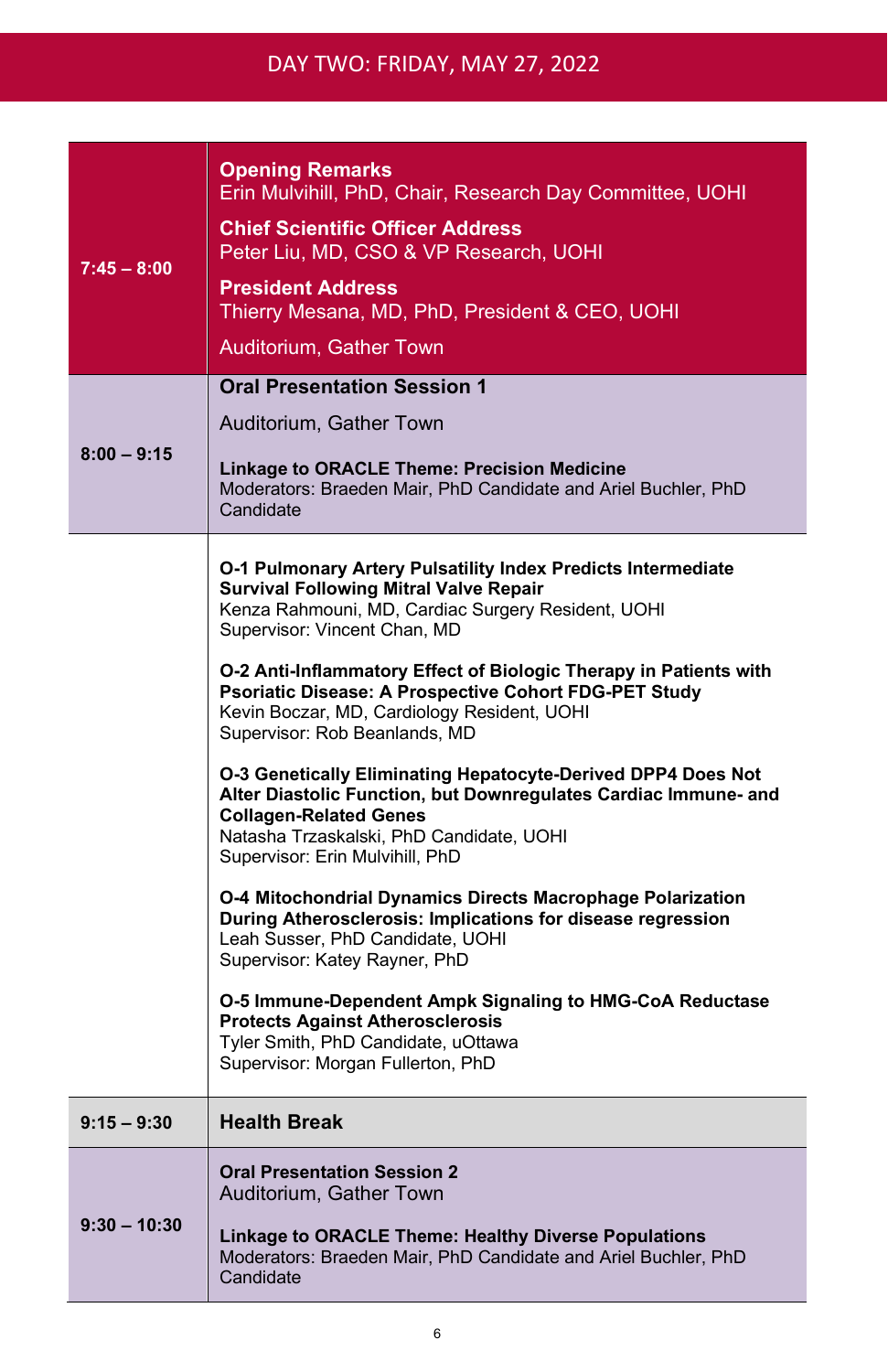|                 | O-6 High-Intensity Interval Training Improves Performance and<br><b>Cardiac Function in Female Mice After Myocardial Infarction</b><br>Ines Amara, PhD, Postdoctoral Fellow, UOHI<br>Supervisor: Erik Suuronen, PhD                     |
|-----------------|-----------------------------------------------------------------------------------------------------------------------------------------------------------------------------------------------------------------------------------------|
|                 | O-7 Sex differences in Arterial Hemodynamics in Patients with<br><b>Degenerative Thoracic Aortic Aneurysms</b><br>Amélie Paquin, MD, Clinical Fellow, UOHI<br>Supervisor: Thais Coutinho, MD                                            |
|                 | O-8 Exploring the Associations Between Gender-Related Variables<br>and Physical Activity Levels in Women with Atrial Fibrillation<br>Isabela R Marcal, PhD Candidate, UOHI<br>Supervisor: Jennifer Reed, PhD                            |
|                 | O-9 Mental Health and Quality of Life in Patients and Their Partners<br>During Cardiac Rehabilitation: Investigating bidirectional<br>influences<br>Kathleen Lalande, PhD, Research Associate, UOHI<br>Supervisor: Heather Tulloch, PhD |
| $10:30 - 10:45$ | <b>Health Break</b>                                                                                                                                                                                                                     |
| $10:45 - 12:15$ | <b>Innovation Award Finalists' Pitches</b><br>Auditorium, Gather Town<br>Moderator: Erin Mulvihill, PhD                                                                                                                                 |
|                 | I-1 Can Green Light Help Replace Stitches in Open-Heart Surgery?<br>Aidan Macadam, MSc Candidate, UOHI<br>Supervisor: Emilio Alarcón, PhD                                                                                               |
|                 | I-2 An App for Helping Physicians Care for Patients After Heart<br><b>Attacks</b><br>Avinash Pandey, MD, Internal Medicine Resident, UOHI<br>Supervisor: Hassan Mir, MD                                                                 |
|                 | I-3 A Canada-wide study looking at inflammation in the heart<br>following mRNA COVID-19 vaccination<br>Tahir Kafil, MD, Clinical Fellow, UOHI<br>Supervisors: Peter Liu, MD, David Birnie, MD and Lisa Mielniczuk, MD                   |
|                 | I-4 Can Exosomes Prevent Life-Threatening Heart Rhythm<br>Disorders After Open Heart Surgery?<br>Sandrine Parent, MSc, Laboratory Technician, UOHI<br>Supervisor: Darryl Davis, MD                                                      |
|                 | I-5 Treating Heart Disease Risk After Pneumonia Using Fish Oils<br>Cameron Stotts, MSc Candidate, UOHI<br>Supervisor: Katey Rayner, PhD                                                                                                 |
|                 | I-6 Genetic Blueprint of the Heart's Electrical Network                                                                                                                                                                                 |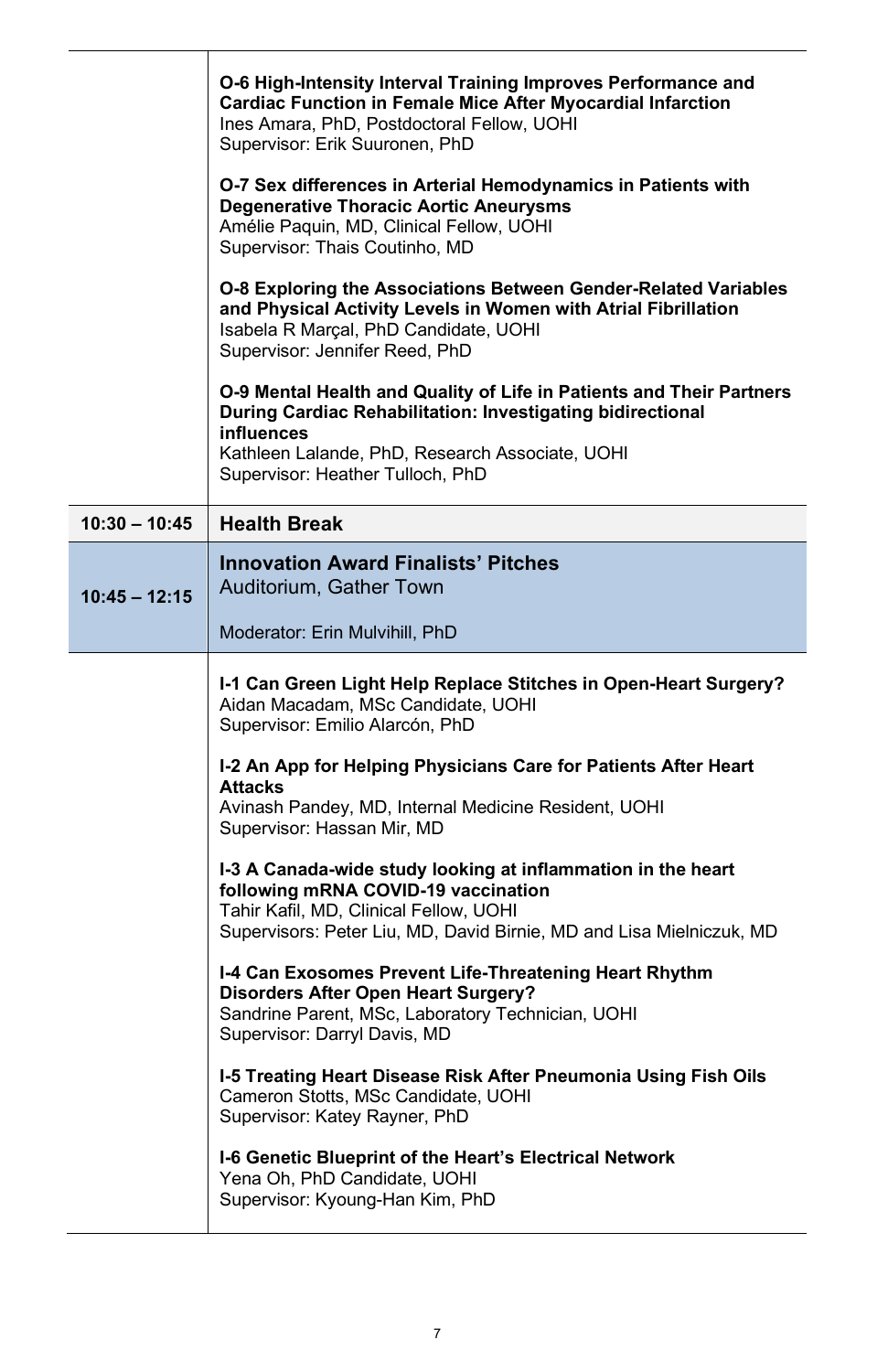| $12:15 - 12:45$ | Lunch - Offline                                                                                                                                                                                                                                                                                                                                                                                                                                                                    |
|-----------------|------------------------------------------------------------------------------------------------------------------------------------------------------------------------------------------------------------------------------------------------------------------------------------------------------------------------------------------------------------------------------------------------------------------------------------------------------------------------------------|
| $12:45 - 13:00$ | Presentation of the Innovation Award to the Winner<br>Auditorium, Gather Town<br>Moderator: Erin Mulvihill, PhD                                                                                                                                                                                                                                                                                                                                                                    |
| $13:00 - 14:00$ | <b>Keynote Lecture</b><br>Auditorium, Gather Town<br>What Can the Messages in Our DNA Teach us About<br>Human Disease and Improving Human Health?<br><b>Cristen Willer, PhD</b><br>Professor, Departments of Internal Medicine, Human Genetics and<br><b>Computational Medicine &amp; Bioinformatics</b><br>Michigan Medicine, University of Michigan                                                                                                                              |
| $14:00 - 14:30$ | <b>Oral Presentation Session 3</b><br>Auditorium, Gather Town<br>Linkage to ORACLE Theme: Big Data<br>Moderators: Braeden Mair, PhD Candidate and Ariel Buchler, PhD<br>Candidate                                                                                                                                                                                                                                                                                                  |
|                 | O-10 Association Between Markers of Atrial Cardiopathy and<br><b>Cognitive Decline in the Absence of Atrial Fibrillation</b><br>Claudia Li, PhD, Postdoctoral Fellow, UOHI<br>Supervisor: Jodi Edwards, PhD<br>O-11 Paradoxical Apelin Expression by gCap Alveolar Endothelial<br>Stem Cells: Role in microvascular regeneration after acute lung<br>injury induced by targeted endothelial cell ablation<br>Nicholas Cober, PhD Candidate, OHRI<br>Supervisor: Duncan Stewart, MD |
| $14:30 - 14:45$ | <b>Health Break</b>                                                                                                                                                                                                                                                                                                                                                                                                                                                                |
| 14:45 – 16:15   | <b>Oral Presentation Session 4</b><br>Auditorium, Gather Town<br>Linkage to ORACLE Theme: Discovery to Translational Innovations<br>Moderators: Braeden Mair, PhD Candidate and Ariel Buchler, PhD<br>Candidate                                                                                                                                                                                                                                                                    |
|                 | O-12 3D Printed Flexible Heart Case for Ex Vivo Organ and Tissue<br><b>Maturation</b><br>Maxime Emmanuel Comtois-Bona, BSc Candidate, UOHI<br>Supervisor: Emilio Alarcón, PhD                                                                                                                                                                                                                                                                                                      |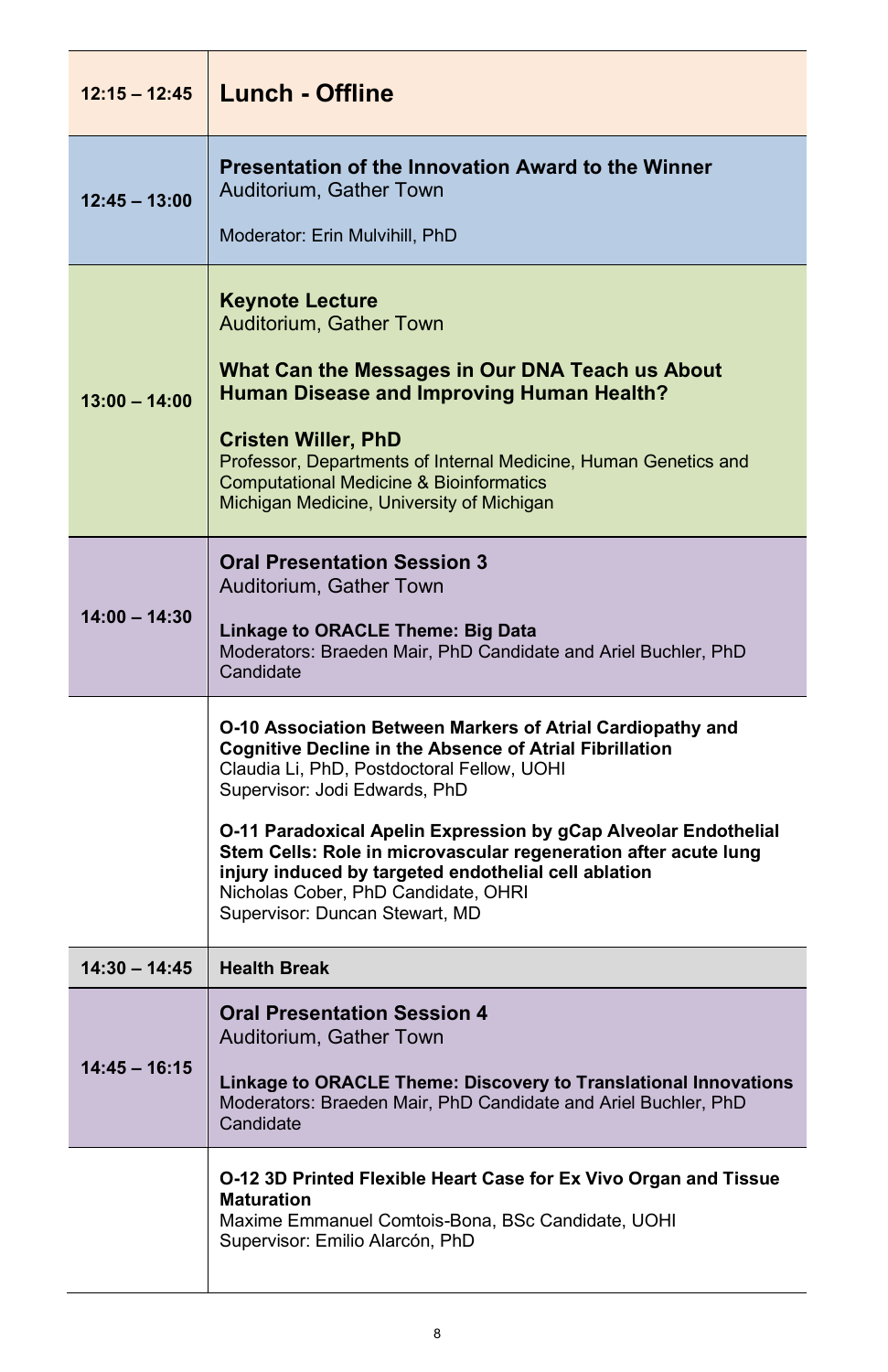|                 | O-13 Targeting Cardiomyocyte Survival for Cardioprotection<br>Abir Almazloum, PhD Candidate, uOttawa                                                                                                                                                                                                                                                                                                            |
|-----------------|-----------------------------------------------------------------------------------------------------------------------------------------------------------------------------------------------------------------------------------------------------------------------------------------------------------------------------------------------------------------------------------------------------------------|
|                 | Supervisor: Mona Nemer, PhD<br><b>O-14 Extracellular Vesicles of Human Heart Explant Derived Cells</b><br>Attenuate NLRP3 Inflammasome in Macrophages Possibly Via<br>Transferring their Salutary miRNA and Protein Cargo<br>Ramana Vaka, PhD, Postdoctoral Fellow, UOHI<br>Supervisor: Darryl Davis, MD                                                                                                        |
|                 | O-15 Prone Myocardial Perfusion Imaging (MPI) Improves Inferior<br>and Apical Artifacts in IQ-SPECT Compared to Supine MPI with or<br><b>Without Attenuation Correction</b><br>Anahita Tavoosi, MD, Clinical Fellow, UOHI<br>Supervisor: Terrence Ruddy, MD                                                                                                                                                     |
|                 | O-16 Accelerated Tracer Washout in Regions Of Sympathetic<br>Denervation In Patients With Ischemic Cardiomyopathy Using<br><b>Flubrobenguane Positron Emission Tomography Imaging</b><br>Yuchen Dai, MD Candidate, UOHI<br>Supervisor: Rob Beanlands, MD                                                                                                                                                        |
|                 | O-17 Automated Motion Correction Improves the Repeatability And<br>Reproducibility Of Myocardial Blood Flow Quantification With<br>Rubidium-82 PET imaging<br>Justen Choueiry, MD Candidate, UOHI<br>Supervisor: Robert deKemp, PhD                                                                                                                                                                             |
|                 |                                                                                                                                                                                                                                                                                                                                                                                                                 |
| $16:15 - 16:45$ | <b>Health Break</b>                                                                                                                                                                                                                                                                                                                                                                                             |
| $16:45 - 17:00$ | <b>Awards Ceremony</b><br>Moderator: Jennifer Reed, PhD, Co-Chair, Research Day<br>Committee, UOHI                                                                                                                                                                                                                                                                                                              |
|                 | Auditorium, Gather Town                                                                                                                                                                                                                                                                                                                                                                                         |
|                 | <b>Awards include:</b><br>Dr. Yves Marcel Award for Best Basic Science Oral<br>$\bullet$<br>Presentation<br>Howard & Doris Polk Award for Best Clinical Science /<br>Bio-behavioural & Population Health Oral Presentation<br>Award for Best Basic Science Poster<br>٠<br>Award for Best Clinical Science / Bio-Behavioural &<br>$\bullet$<br><b>Population Health Poster</b><br>Awards for Honourable Mentions |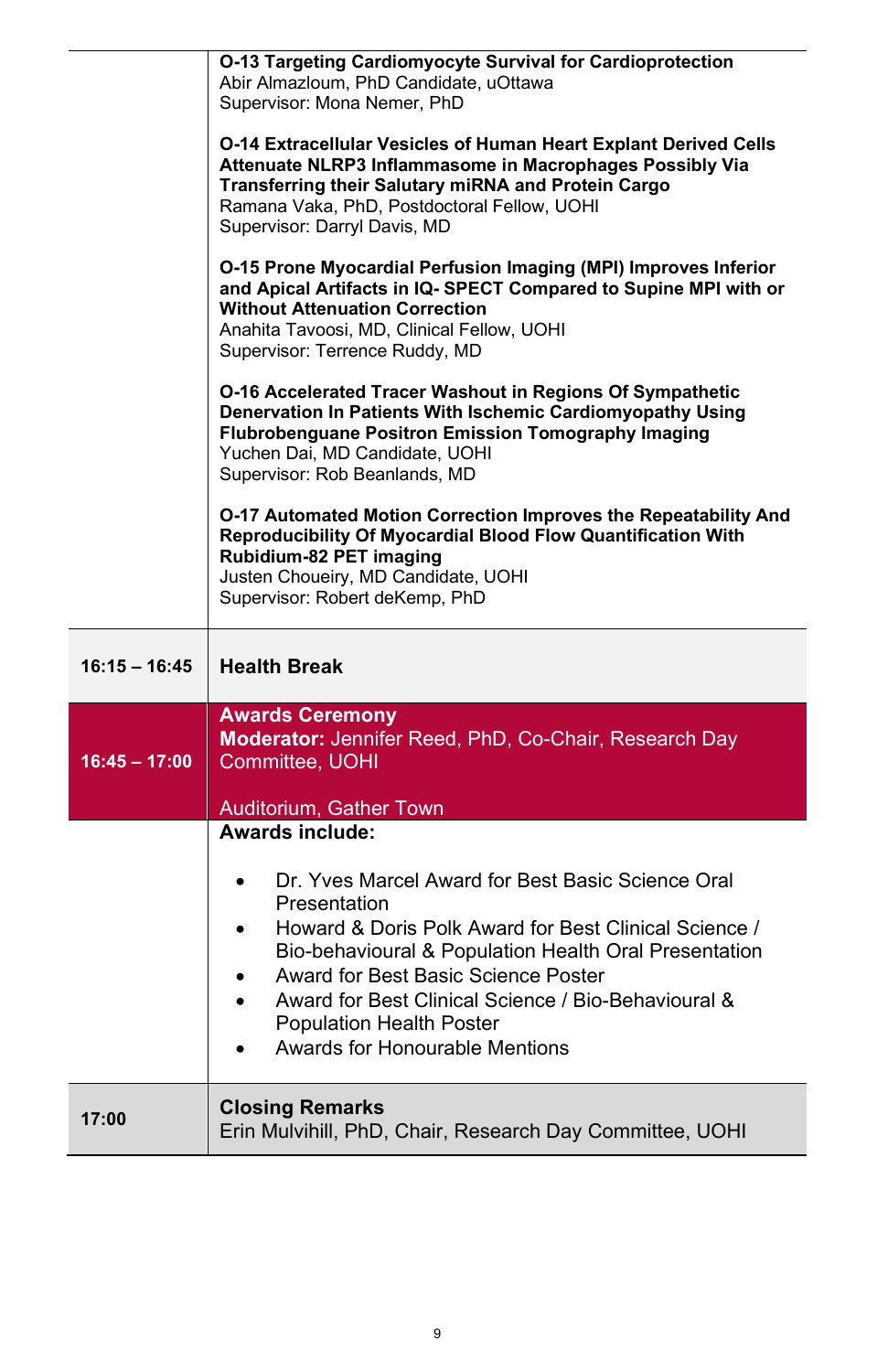# **Keynote Speaker**



#### **Cristen Willer, PhD**

Frank N. Wilson Professor of Cardiovascular Medicine

Department of Internal Medicine, Division of Cardiovascular Medicine

Department of Computational Medicine and **Bioinformatics** 

Department of Human Genetics

University of Michigan Medical School

**Dr. Cristen J. Willer** is an esteemed professor at the University of Michigan. Dr. Willer was trained

as a computational geneticist after completing a DPhil at the Wellcome Trust Center in Human Genetics at the University of Oxford, and postdoctoral fellowship in Biostatistics at the University of Michigan. In 2015, Dr. Willer was recognized as a Thomson-Reuters Highly Cited Researcher, top 1% of field. In 2021, Dr. Willer was awarded the ASHG Early Career Award for being a distinguished professor. Dr. Willer has published ~180 manuscripts, which have been cited over 65,000 times.

Dr. Willer's research is focused on the genetic basis of cardiovascular and metabolic diseases and related-traits in global human populations. Dr. Willer is interested in identifying the full spectrum of disease–associated alleles using a variety of approaches including whole genome and exome sequencing, analysis of coding variation, and unbiased surveys of common variation in the genome. Dr. Willer has developed expertise in gene discovery, imputation of variants from population reference sets, meta-analysis of genetic data and visualization of genomic features. Dr. Willer leads the genetic mapping section for the International Common Disease Alliance (ICDA), and co-leads the Global Biobank Meta-analysis Initiative and the Polygenic Risk Score Task Force of the Ethics & Policy ICDA working group. Dr. Willer is the principal investigator of multiple NIH awards and of large biobanks initiatives, including the HUNT investigation, Cardiovascular Health Improvement Project (CHIP), and Michigan Racial Equality and Community Health (M-REACH).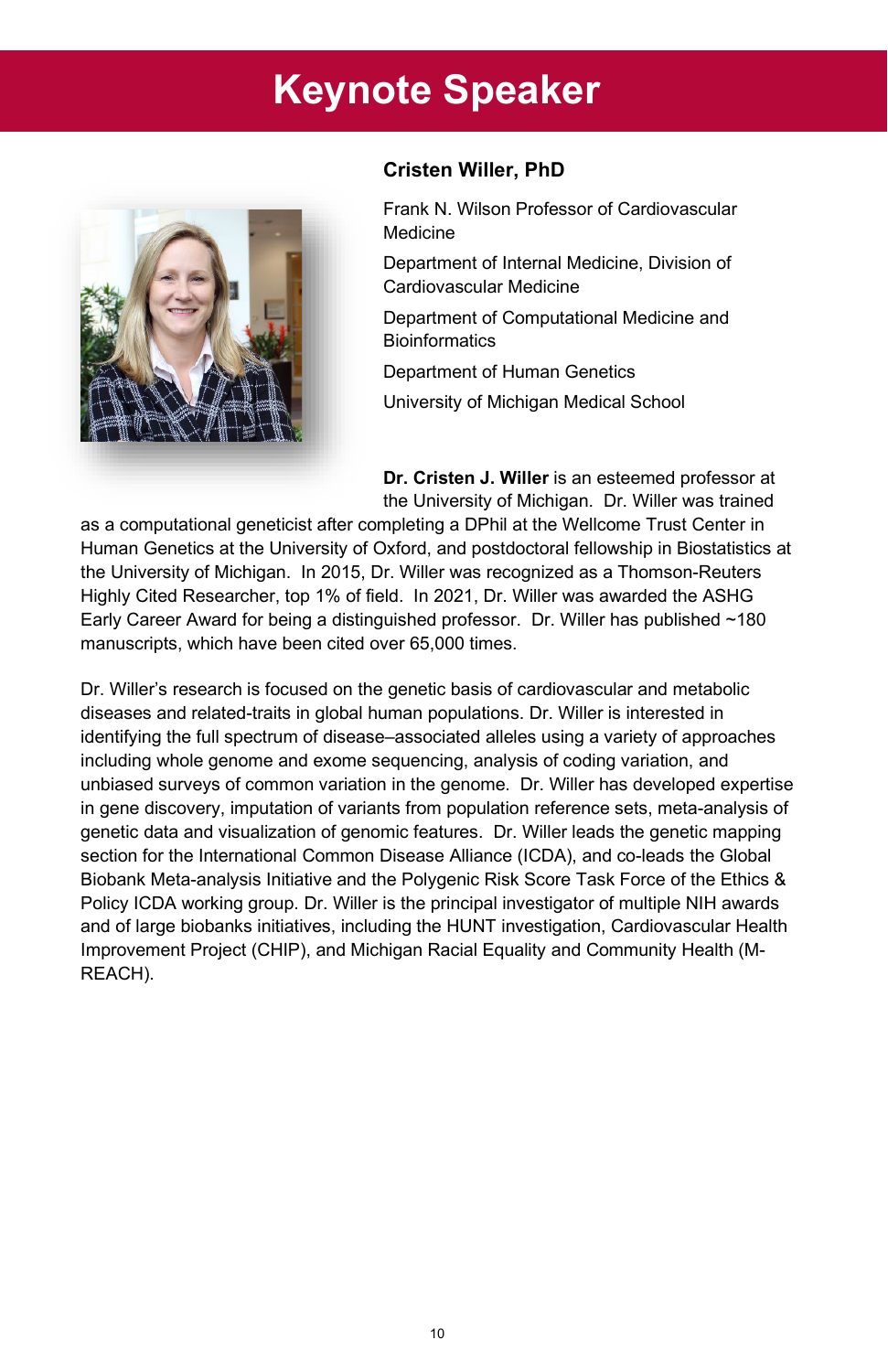### **Ottawa Region Cardiovascular Trainee of the Year**



#### **Richard Jung, PhD, MD Candidate**

University of Ottawa Heart Institute

**Richard Jung, PhD, MD Candidate**, was selected as the Ottawa Region's Cardiovascular Research Trainee of the Year. Dr. Jung is recognized for his exceptional productivity in research and outstanding leadership in the

community. His research (under the tutelage o[f Dr. Benjamin Hibbert\)](https://www.ottawaheart.ca/physician-researcher-profile/hibbert-benjamin) is centred on translational research and meta-research through clinical outcomes studies.

Since his tenure as a Vanier Scholar, Dr. Jung has made outstanding contributions to cardiovascular research. Just last year, Richard received the Dr. Frans Leenen Excellence in Publication Award in Clinical Research from the UOHI for his paper entitled "Transcatheter mitral valve repair in cardiogenic shock and mitral regurgitation: a patientlevel multicenter analysis." [This article](https://www.jacc.org/doi/abs/10.1016/j.jcin.2020.08.037) highlights Dr. Jung's research in the Hibbert lab, which demonstrated that transcatheter mitral valve repair may improve both short- and immediate-term death in high-risk patients with cardiogenic shock and moderate to severe mitral regurgitation.

Dr. Jung has published 45 peer reviewed publications to date, and in this past year alone he has published nine first-authored original research papers, many of which were published in high-impact journals such as the Journal of the American College of Cardiology and Circulation Research. This has accelerated the uptake of his research findings by international audiences, with his work being cited 627 times – a true testament to the impact of Dr. Jung's research. This academic success is only going to grow; in fact, his recent [Nature Communications paper](https://www.nature.com/articles/s41467-021-21220-5) on the importance of methodological rigour of COVID-19 research has already been cited over 50 times in its first year of publication!

Dr. Jung is recognized for his outstanding leadership in the research and trainee communities. He has served as a reviewer for multiple journals, including Frontiers in Bioengineering and Thrombosis Research. Closer to home, Richard has served as the Co-Chair of the UOHI Trainee Committee and was a Co-Founder of the Internal Medicine Summer Camp, designed to diversify medical students' training through professional development sessions and clinics. Since joining Dr. Hibbert's lab, Dr. Jung has shared his knowledge and skills with the next generation of scientists and physicians. Not only has he provided mentorship to students conducting their first clinical research projects, he has also served as a valuable role model for others embarking on the MD/PhD journey.

These are remarkable achievements – research excellence, dedication to the community and outstanding leadership. Dr. Jung exemplifies the next generation of research leaders.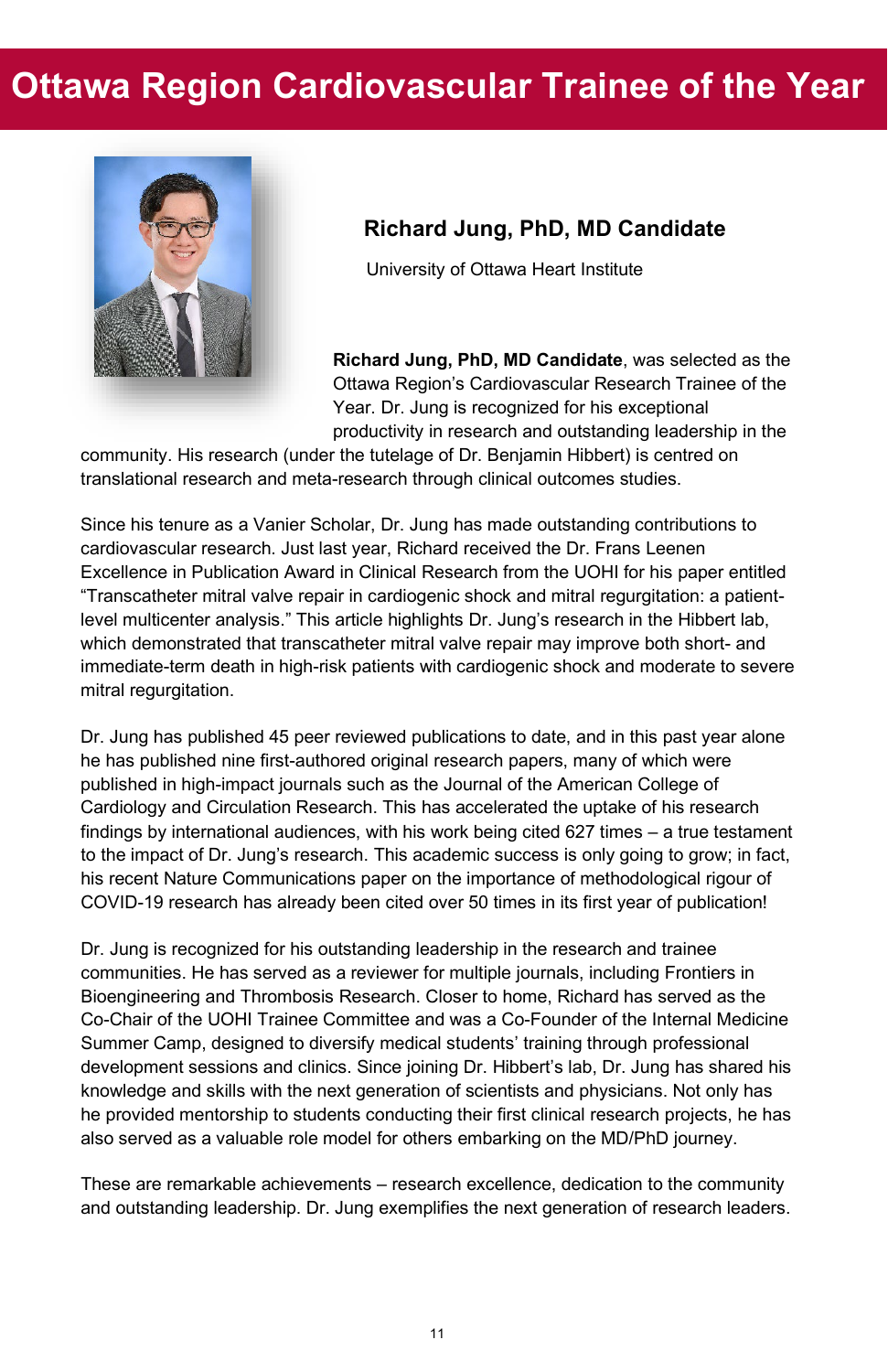# **Poster Presentations: Basic Science**

- P-1 **Effect of Proteolytic Processing on PCSK9 Activities** Ikhuosho Asikhia, PhD Candidate, UOHI Supervisor: Thomas Lagace, PhD
- P-2 **Difference of Gates to Measure Data Consistency in Cardiac SPECT** Taylon Clark, MSc Candidate, UOHI Supervisor: Glenn Wells, PhD
- P-3 **DPP4 and MERP-1 and Their Roles in Atherosclerosis** Andrew Clement, MSc Candidate, UOHI Supervisor: Erin Mulvihill, PhD
- P-4 **Profound Loss of Lung cKit Expressing Endothelial Cells During the Early Development of Severe PAH Points to an Imbalance Between Injury and Repair in Progression of Lung Vascular Disease** Nicolas Cober, PhD Candidate, OHRI Supervisor: Duncan Stewart, MD
- P-5 **Extracellular Vesicles from Human Heart Explant-Derived Cells Target Pro-Fibrotic Atrial Fibroblasts** Bérénice Collet, PhD, Postdoctoral Fellow, UOHI Supervisor: Darryl Davis, MD
- P-6 **CARS2 Expression Associates with CAD Protection: Potential role of the IL10 pathway** Anh-Thu Dang, PhD Candidate, UOHI Supervisor: Ruth McPherson, MD
- P-7 **Identifying the Genetic Determinants of Lipophagy in Saccharomyces Cerevisiae** Garrett Fairman, PhD Candidate, UOHI Supervisor: Mireille Ouimet, PhD
- P-8 **Mitochondrial Supercomplex Formation in the Prevention of Heart Failure** Claire Fong-McMaster, PhD Candidate, uOttawa Supervisor: Mary-Ellen Harper, PhD
- P-9 **Effect of sGAG on Opening Angle of Intact & Crosslinked Aortas** Noor Ghadie, PhD Candidate, uOttawa Supervisor: Michel Labrosse, PhD
- P-10 **The Arterial Biology Protecting Against Atherosclerosis**  Lara Gharibeh, PhD, Translational Research Fellow, UOHI Supervisors: Mireille Ouimet, PhD; Rob Beanlands, MD; Juan Grau, MD
- P-11 **Choline Metabolism Underpins Macrophage IL-4 Polarization in Vitro and in Vivo** Peyman Ghorbani, PhD, Postdoctoral Fellow, uOttawa Supervisor: Morgan Fullerton, PhD
- P-12 **Intestinally-Derived Preproglucagon Peptides Mediate Nutrient Absorption and Gut Adaptation with Exposure to Cold** Antonio Hanson, MSc, Laboratory Technician, UOHI Supervisor: Erin Mulvihill, PhD
- P-13 **Can Study Time be Reduced by using Early Datasets in Myocardial Perfusion Imaging with a Solid-state Cardiac SPECT Camera? A multi-center evaluation** Annika Kelly, MSc Candidate, UOHI Supervisor: Glenn Wells, PhD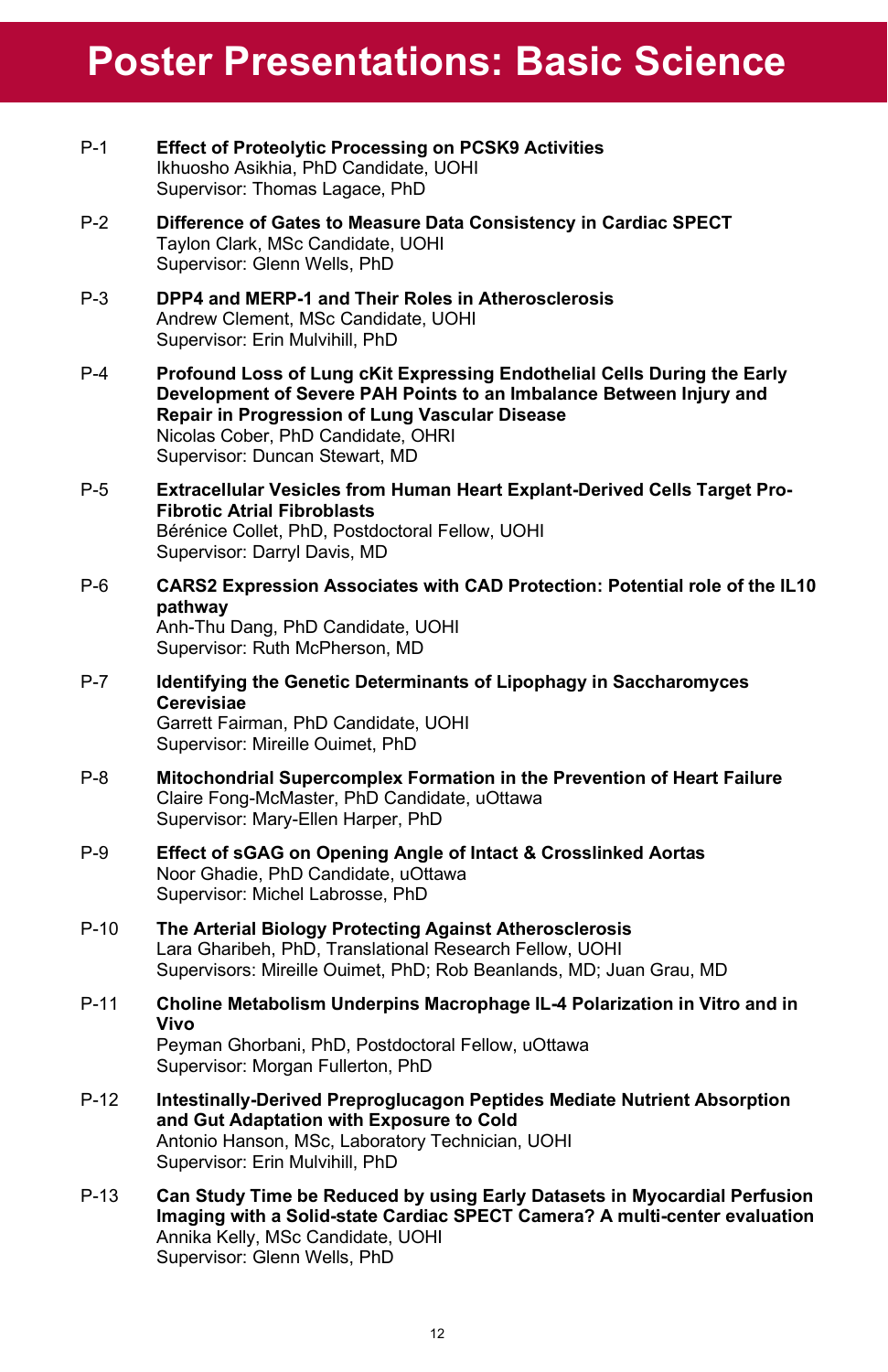- P-14 **Ketogenic Diet Intervention Worsens Glucose Tolerance but Increases Incretin Activity in Female Mice with Metabolic Dysfunction** Cassandra Locatelli, MSc Candidate, UOHI Supervisors: Erin Mulvihill, PhD
- P-15 **Regulation of Voltage-Gated Sodium Channels by Wnt Signaling in Human iPSC-Derived Cardiomyocytes** Aizhu Lu, PhD, Postdoctoral Fellow, UOHI Supervisor: Wenbin Liang, MD, PhD
- P-16 **Light-Activated Adhesive for Sealing Cardiovascular Defects** Aidan Macadam, MSc Candidate, UOHI Supervisor: Emilio Alarcón, PhD
- P-17 **Data-Driven Respiratory Motion Correction of Myocardial Perfusion SPECT Using a Convolutional Neural Network** Dylan Malenfant, PhD Candidate, UOHI Supervisor: Glenn Wells, PhD
- P-18 **Inflammatory-Mediated Blood-Brain Barrier Dysfunction and Cognitive Decline: A population-based cohort study among aging adults with atrial fibrillation** Danielle Marion, MSc Candidate, UOHI Supervisor: Jodi Edwards, PhD
- P-19 **Glucagon-Like Peptides 1 and 2 Receptor Signalling Regulate the Intestinal Metabolic Switch from Fasting to Refeeding in a Sex-Dependent Manner** Nadya Morrow, PhD Candidate, UOHI Supervisor: Erin Mulvihill, PhD
- P-20 **Antimicrobial Light Triggering Plastic for Biomedical Applications** Marcelo Muñoz, PhD, Postdoctoral Fellow, UOHI Supervisor: Emilio Alarcón, PhD
- P-21 **Transcriptomic Landscape of the Postnatal Atrioventricular Conduction System** Yena Oh, PhD Candidate, UOHI Supervisor: Kyoung-Han Kim, PhD
- P-22 **Extracellular Vesicles from Human Atrial Explant Derived Cells Prevent Atrial Fibrillation After Open Chest Surgery** Sandrine Parent, MSc, Laboratory Technician, UOHI Supervisor: Darryl Davis, MD
- P-23 **Challenging the Traditional Understanding: Investigating Mitochondrial Choline Metabolism in Macrophages** Ciara Pember, MSc Candidate, uOttawa Supervisor: Morgan Fullerton, PhD
- P-24 **Exploring the Role of Metformin on Cardiac Fibrosis in PAI-1 Deficient Mice** Serena Pulente, MSc Candidate, uOttawa Supervisor: Erin Mulvihill, PhD
- P-25 **Selectively Enhancing and Tracking Lipophagy for LD Clearance with Novel Biosensor** Valérie Rochon, BSc Candidate, UOHI Supervisor: Mireille Ouimet, PhD
- P-26 **The Role of AMPK in Macrophage Metabolic Reprogramming During Liver Injury** Julia Rolim Cavalcanti Nunes, PhD Candidate, uOttawa Supervisors: Morgan Fullerton, PhD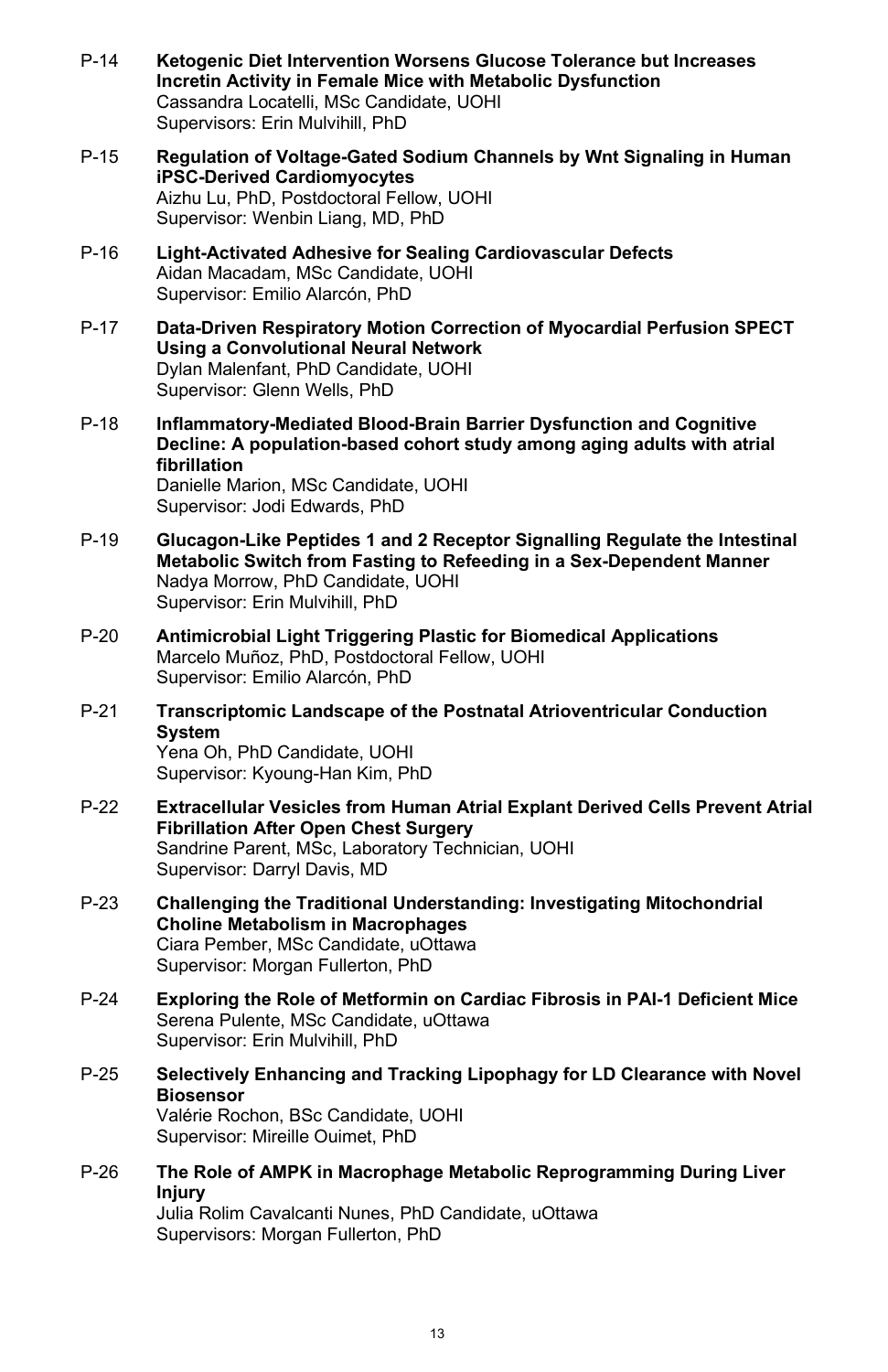- P-27 **Biofunctional Peptide-based 3D Matrices for Advanced Tissue Engineering** Alex Ross, PhD Candidate, UOHI Supervisors: Emilio Alarcón, PhD and Erik Suuronen, PhD
- P-28 **Small Molecule Screening for The Identification of Modifiers Favoring Beneficial Cardiac Hypertrophy** Anupam Sharama, PhD Candidate, OHRI Supervisor: Lynn Megeney, PhD
- P-29 **The Development of New Therapies Targeting Pneumonia-Accelerated Atherosclerosis**  Cameron Stotts, MSc Candidate, UOHI Supervisor: Katey Rayner, PhD
- P-30 **ORP6 Regulates Astrocytic Cholesterol Metabolism and Whole-Body Lipid Homeostasis** Viyashini Vijithakumar, MSc Candidate, UOHI Supervisor: Mireille Ouimet, PhD
- P-31 **Wnt5a Increases QT Interval and Susceptibility to Ventricular Arrhythmias** Jerry Wang, MSc Candidate, UOHI Supervisor: Wenbin Liang, MD, PhD
- P-33 **Post-Transcriptional Control of RIPK1 in Macrophages Undergoing Inflammation & Necroptosis** Zier Zhou, MSc Candidate, UOHI Supervisor: Katey Rayner, PhD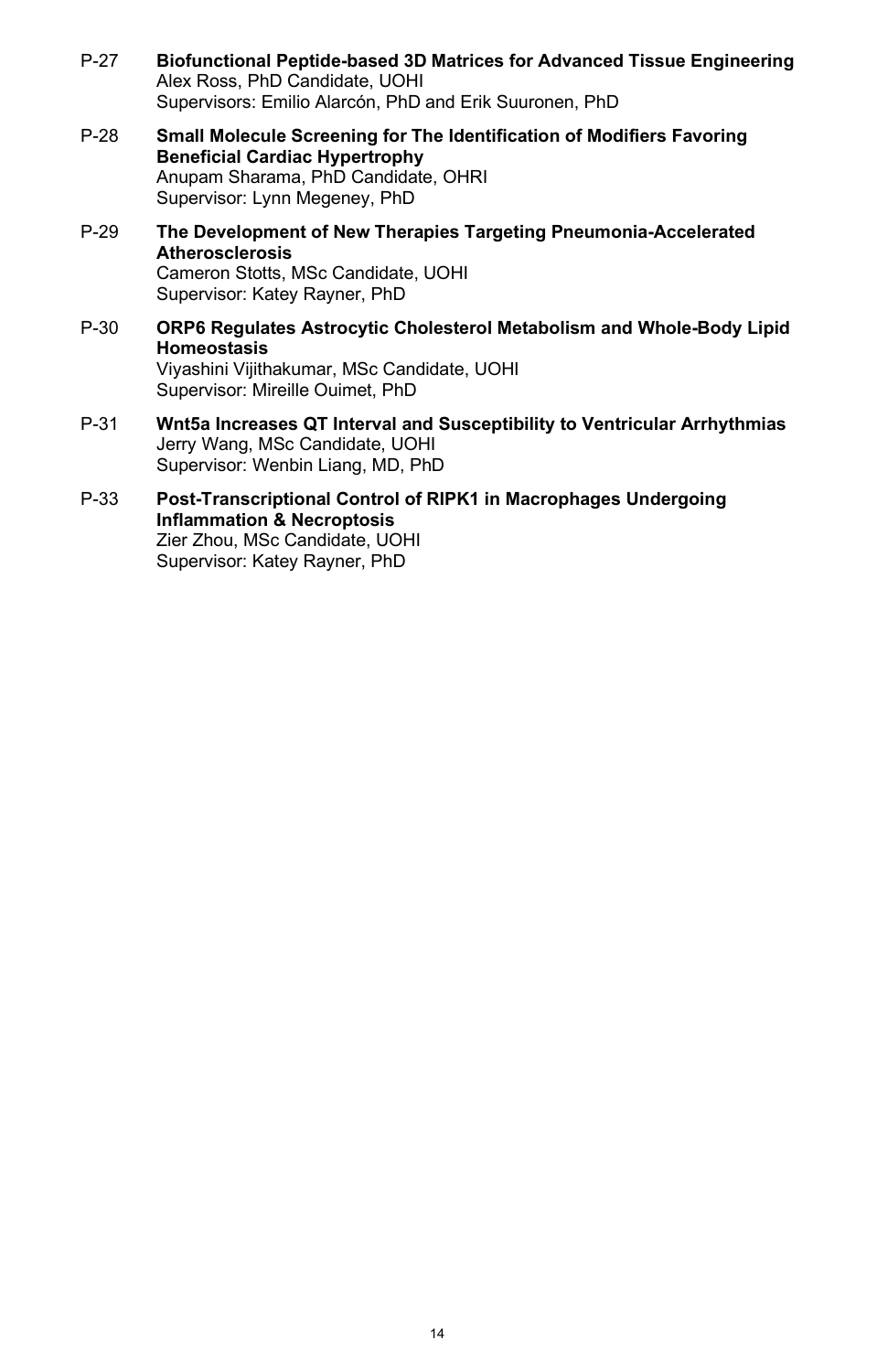# **Poster Presentations: Clinical Science**

| P-34   | Maximum Likelihood Scatter and Prompt-Gamma Corrections for Myocardial<br>Blood Flow Imaging using 82Rb PET<br>David Gao, MD, Medical Student, UOHI<br>Supervisor: Robert deKemp, PhD                                                                                   |
|--------|-------------------------------------------------------------------------------------------------------------------------------------------------------------------------------------------------------------------------------------------------------------------------|
| P-35   | Use of Race, Ethnicity, and National Origin in Studies Assessing<br>Cardiovascular Risk in Women with a History of Hypertensive Disorders of<br>Pregnancy<br>Amy Johnston, PhD Candidate, UOHI<br>Supervisors: Jodi Edwards, PhD and Thais Coutinho, MD                 |
| P-36   | A Systematic Review of Validated Case Definitions to Identify Hypertensive<br>Disorders of Pregnancy in Administrative Healthcare Databases<br>Amy Johnston, PhD Candidate, UOHI<br>Supervisors: Jodi Edwards, PhD and Thais Coutinho, MD                               |
| P-37   | COVID-19 Vaccine-induced Inflammatory Heart Disease Registry and<br><b>Prospective Case-Control Study (COVID-VIHPR)</b><br>Tahir Kafil, MD, Clinical Fellow, UOHI<br>Supervisors: Peter Liu, MD, David Birnie, MD and Lisa Mielniczuk, MD                               |
| P-38   | It Takes a Team: Implementation of a Multidisciplinary Endocarditis Heart<br>Team at a Canadian Tertiary Care Referral Centre<br>Lawrence Lau, MD, Clinical Fellow, UOHI<br>Supervisor: David Messika-Zeitoun, MD                                                       |
| P-39   | Long-Term Outcomes of Transcatheter Aortic Valve Replacement Compared<br>with Surgical Aortic Valve Replacement: A retrospective cohort study with<br>overlap propensity score weighting<br>Claudia Li, PhD, Postdoctoral Fellow, UOHI<br>Supervisor: Jodi Edwards, PhD |
| $P-40$ | "It's overwhelming" A descriptive qualitative study of families' experiences<br>seeking answers about their relative's cause of sudden cardiac death<br>Katherine Mason, Research Assistant, uOttawa<br>Supervisor: Krystina Lewis, PhD                                 |
| P-41   | Edge-to-edge Technique with Partial Band for Mitral Valve Repair Compared<br>to Mitral Replacement for Ischemic Mitral Regurgitation<br>Alex Nantsios, MD, Clinical Resident, UOHI<br>Supervisor: Fraser Rubens, MD                                                     |
| $P-42$ | Feasibility and Usability of an App for Risk Stratification and Optimization of<br><b>Patients with Atherosclerotic Cardiovascular Disease</b><br>Avinash Pandey, MD, Internal Medicine Resident, UOHI<br>Supervisor: Hassan Mir, MD                                    |
| $P-43$ | Interventions for Electronic Nicotine Delivery System and Vaping Cessation<br>in Adults - A Systematic Review<br>Avinash Pandey, MD, Internal Medicine Resident, UOHI<br>Supervisor: Hassan Mir, MD                                                                     |
| $P-44$ | Arterial Health Abnormalities in Women with Pre-eclampsia - Contributing<br><b>Role of Central Obesity</b><br>Amélie Paquin, MD, Clinical Fellow, UOHI<br>Supervisor: Thais Coutinho, MD                                                                                |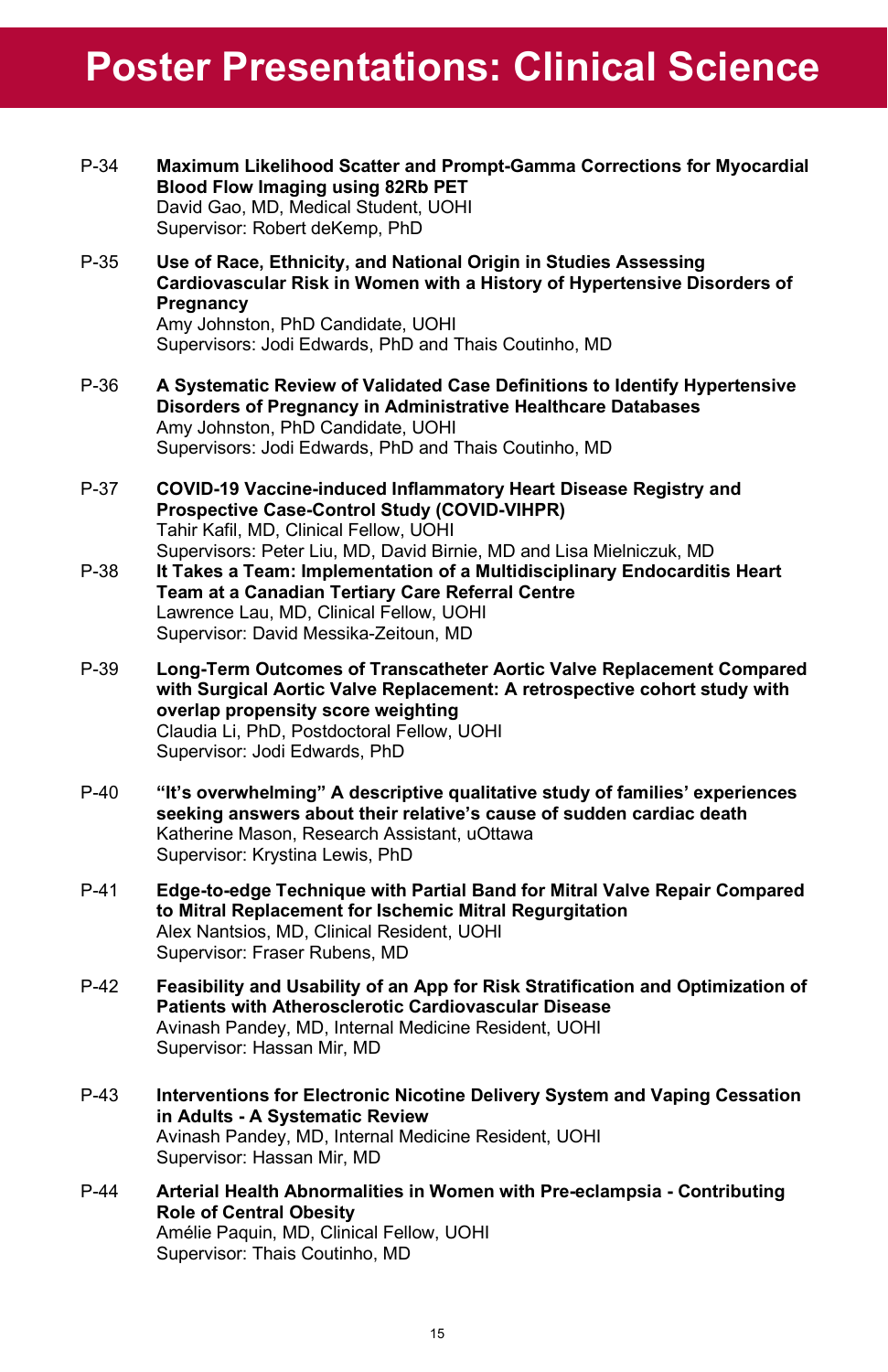- P-45 **Canadian Platform for trials with non-invasive brain Stimulation: Contralesional inhibitory rTMS for Recovery of Arm function after stroke – Protocol for a feasibility trial (CanStim: ConTRA-stroke-f)**  Lisa Sheehy, PhD, Clinical Research Assistant, UOHI Supervisor: Jodi Edwards, PhD
- P-46 **Exponential Dosing for Consistent Image Quality with Rubidium-82 PET MPI**  Anahita Tavoosi, MD, Clinical Fellow, UOHI SupervisorS: Robert deKemp, PhD and Rob Beanlands, MD
- P-47 **Is Scar Homogenization Needed For Successful Long-term Ablation of Ventricular Tachycardia?**  Michael Thibert, MD, Clinical Fellow, UOHI Supervisor: Mouhannad Sadek, MD
- P-48 **Sex-Specific Predictors for Depressive and Cognitive Comorbidity in Women with Heart Failure: A Narrative Review**  Victrine Tseung, PhD, Postdoctoral Fellow, UOHI Supervisor: Jodi Edwards, PhD
- P-49 **Sex-differences in the Physical Health Profile of Patients with Persistent or Permanent Atrial Fibrillation**  Sol Vidal Almela, PhD Candidate, UOHI Supervisor: Jennifer Reed, PhD